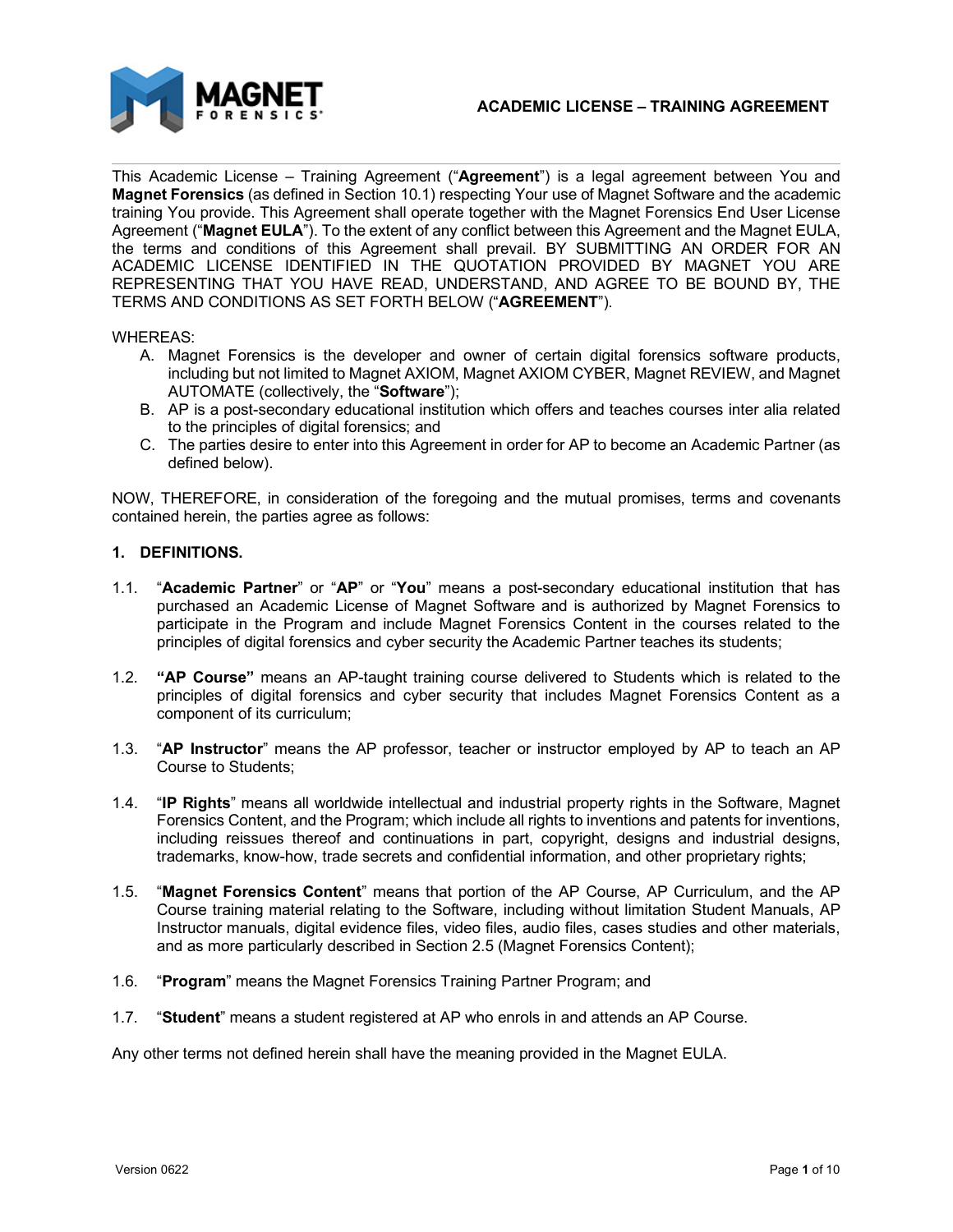

### **2. PARTICIPATION IN PROGRAM**

- 2.1. PROGRAM. Magnet Forensics has established the Program under which Magnet Forensics authorizes certain educational institutions to act as Academic Partners and include Magnet Forensics Content in the courses such education institutions provide to their students.
- 2.2. AP PARTICIPATION AND ELIGIBILITY. AP desires to participate in the Program as an Academic Partner and include Magnet Forensics Content as a component of the curriculum in its AP Courses. AP's eligibility for participation as an Academic Partner is conditional on Magnet Forensics' approval in its sole discretion based in part on AP meeting the following requirements throughout the Term:
- 2.2.1. AP is a post-secondary education institution exempt from federal income tax under section 501(c)(3) of Title 26 of the United States Code, or equivalent status under applicable government laws and regulations;
- 2.2.2. AP confers two or four year degrees or diplomas to its students, and is accredited to do so through nationally recognized, credible authorities;
- 2.2.3. AP is managed by a board of trustees or equivalent body; and
- 2.2.4. AP is not a national, state or local government military or police institution or academy.

#### 2.3. GRANTED RIGHTS.

- 2.3.1. Magnet Forensics hereby authorizes AP to act as an Academic Partner during the Term under the terms and conditions of this Agreement.
- 2.3.2. Subject to the terms and conditions of this Agreement, Magnet Forensics hereby grants to AP a non-exclusive, non-sublicensable, non-transferable, revocable license to use the Software, and the Magnet Forensics Content solely in connection with the delivery of AP Courses as part of the Program for academic, non-commercial purposes.
- 2.4. FEES. AP will pay Magnet Forensics the fees set out in the Quotation payable without setoff or deduction net thirty (30) days from the date of the applicable invoice.
- 2.5. MAGNET FORENSICS CONTENT. Magnet Forensics shall provide AP with access to electronic versions of the following Magnet Forensics Content in the English language:
- 2.5.1. Evidence files to be used by AP for AP Course curriculum development and classroom instruction;
- 2.5.2. A Student manual ("**Student Manual**") and an AP Instructor manual which can be used: (a) to teach an AP Course directly from Magnet Forensics Content; or (b) as a resource for AP to develop an AP Course curriculum ("**AP Curriculum**"); and
- 2.5.3. A Magnet Forensics Network License Server with a maximum of thirty (30) Student licenses to the Software solely for AP Course classroom/lab use.

In addition, Magnet Forensics shall provide AP with a dongle for usage only by an AP Instructor and solely to develop an AP Curriculum.

- 2.6. USE AND CONTROL OF MAGNET FORENSICS CONTENT AND SOFTWARE.
- 2.6.1. Magnet Forensics Content must be used by AP only for the AP Course for which it has been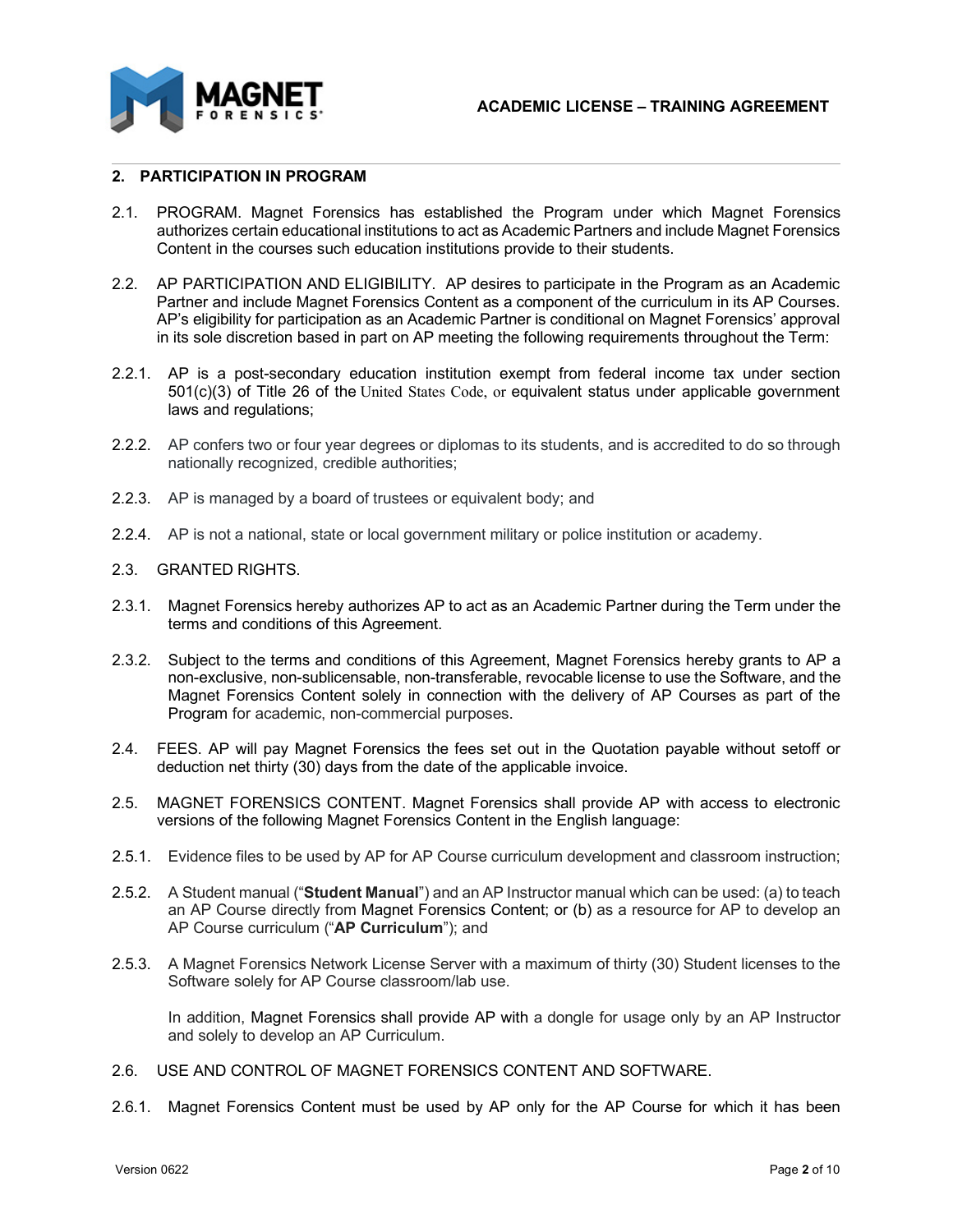

expressly provided by Magnet Forensics. AP will not distribute or allow any or all of the Magnet Forensics Content to be distributed to any unauthorized person(s) or organization(s) other than Students.

- 2.6.2. Magnet Forensics Content has been developed at significant cost and have significant commercial value to Magnet Forensics. AP shall ensure Magnet Forensics Content does not remain in the custody of Students once each AP Course is complete, provided however that each Student who completes an AP Course may retain the applicable Student Manual prepared and provided by Magnet Forensics. Upon completion of an AP Course, AP shall retrieve from Students all copies of Magnet Forensics Content with the exception of the Student Manual. Upon completion or cancellation of each AP Course, AP shall destroy or return to Magnet Forensics all Magnet Forensics Content received from Magnet Forensics for such AP Course (with the exception of the Student Manuals that have been retained by Students who completed such AP Course). If requested by Magnet Forensics, AP shall provide Magnet Forensics with written certification of such destruction.
- 2.6.3. AP shall not make any copies of the Software, Magnet Forensics Content or any other Magnet Forensics written materials (including, without limitation, Magnet Forensics' proprietary, copyrighted written training curriculum and/or user manuals associated with the Software) or permit or encourage others to do the same, except as specifically permitted by this Agreement or otherwise expressly approved by Magnet Forensics in writing in advance. Without limiting the foregoing, AP shall have no rights with respect to the Software or any other Magnet Forensics written materials except as expressly licensed to AP herein, and all rights therein are reserved by Magnet Forensics.

### 2.7. COURSE DELIVERY.

- 2.7.1. AP will be responsible for all arrangements for, and the actual delivery of the AP Courses to Students. AP shall be solely responsible for the method of providing the AP Course training sessions, and all promotion and marketing activities undertaken with respect to the AP Courses. Magnet Forensics expressly disclaims all liability for, and AP agrees to indemnify, defend and hold Magnet Forensics harmless against, any claims, losses or damages arising out of or related to an AP Course, including without limitation any promotion or marketing thereof and any claims brought by Students relating to AP's presentation or provision of, or representations relating to, the AP Courses.
- 2.7.2. AP shall ensure that each Student accesses the Software only through a Magnet Forensics' approved protocol.
- 2.7.3. Provided the AP Instructor provides the applicable Student information to Magnet Forensics, each Student who successfully passes an AP Course is qualified to sit for Magnet Forensics' testing to achieve the Magnet Certified Forensics Examiner certification, in accordance with Magnet Forensics certification policies and procedures.

### **3. REPRESENTATIONS AND WARRANTIES**

- 3.1. AP represents, warrants and covenants that:
- 3.1.1. AP shall provide all AP Course training and related activities in a skilled and professional manner in compliance with all applicable laws;
- 3.1.2. The AP Course materials prepared by AP ("**AP Curriculum**") shall contain all applicable Magnet Forensics' copyright, trademark and other proprietary identifications, demarcations and attribution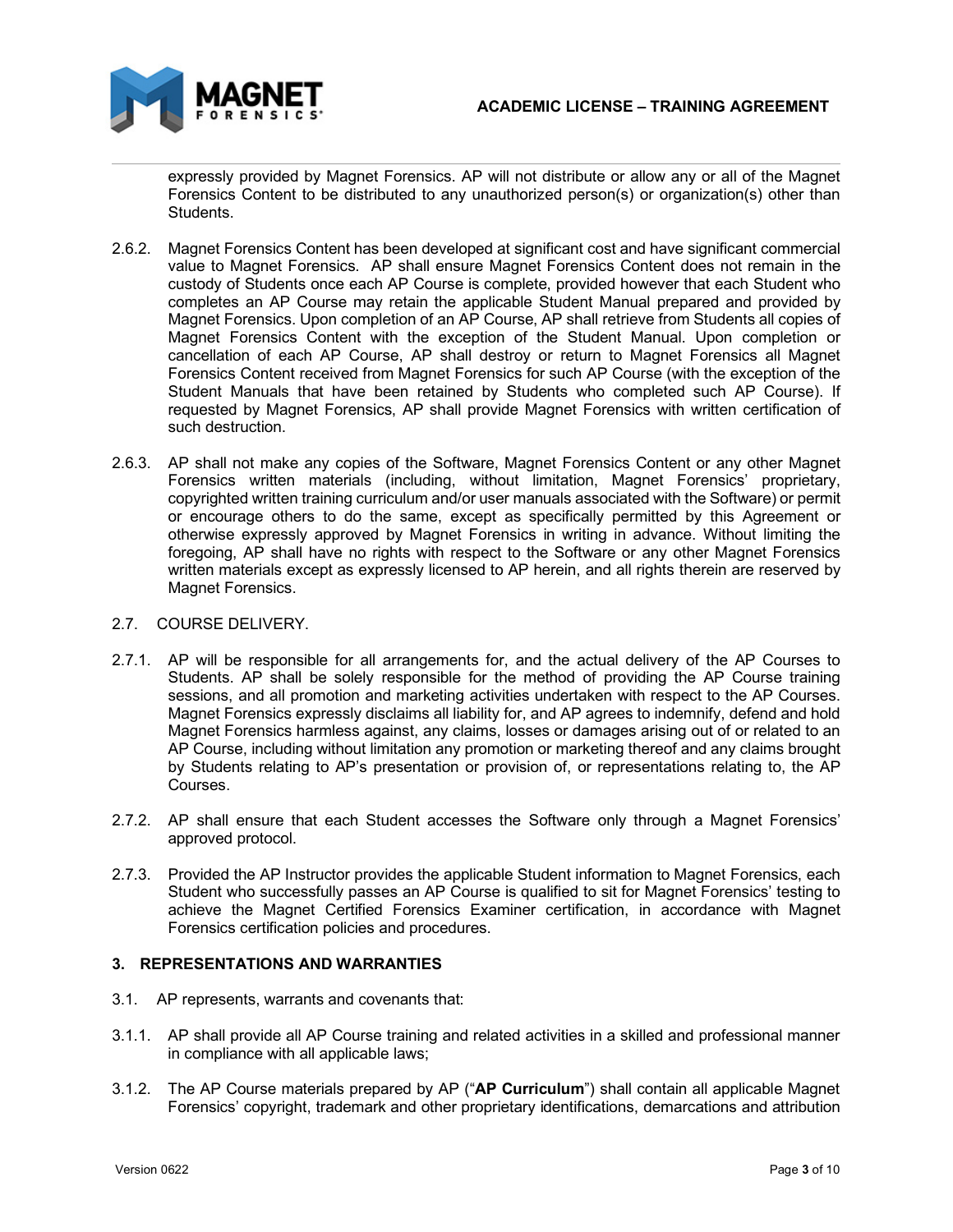

notices.

- 3.1.3. AP shall: (a) not engage in deceptive, misleading, illegal or unethical practices that might reasonably be detrimental to Magnet Forensics; (b) not make any representations, warranties or guarantees about Magnet Forensics, its products or services; and (c) take appropriate measures to safeguard the intellectual property and goodwill of Magnet Forensics including without limitation Magnet Forensics' reputation in the forensics industry;
- 3.1.4. AP shall not to decompile, reverse compile, disassemble or otherwise reverse engineer the Software, or permit, help, or encourage others to do so;
- 3.1.5. its performance hereunder and creation of the AP Curriculum shall not violate the intellectual property rights of any third parties, or breach contractual obligations that AP has with any third party; and
- 3.1.6. AP shall not make any modifications or enhancements to the Software, Magnet Forensics Content, or any other Magnet Forensics written materials (including, without limitation, Magnet Forensics' proprietary, copyrighted written training curriculum and/or user manuals associated with the Software), create any derivative works of the Software, or merge or separate the Software or any component thereof, or permit or encourage others to do the same, except as specifically permitted by this Agreement or otherwise expressly approved by Magnet Forensics in writing in advance.

## **4. CONFIDENTIALITY**.

4.1. The parties agree that any information that would reasonably be considered by a person knowledgeable in the industry to be proprietary or confidential (including without limitation details of the Software, Magnet Forensics Content, identities and other personal information of Students) shall be deemed "**Confidential Information**". A party that is a recipient of Confidential Information ("**Recipient**") shall hold the same in confidence and use it only to the extent reasonably required to fulfill their obligations under this Agreement. The Recipient shall protect such Confidential Information using the same degree of care that it uses to protect its own confidential information of a similar nature. Such care shall not be less than a reasonable degree of care. The Recipient shall not, directly or indirectly, disclose the Confidential Information to any employees, contractors, affiliates or third parties except to employees whom have a need to know the Confidential Information to perform the obligations under this Agreement, provided that: (i) such employee has been advised of the confidentiality obligations contained in this Agreement and has either agreed in writing to be bound by the obligations, or has entered into a binding written obligation of confidentiality with the Recipient that affords substantially similar protection as this Agreement; and (ii) the Recipient shall be liable for the failure of any of its employees to whom Confidential Information is disclosed to comply with the Recipient's obligations hereunder. Both parties acknowledge that the Confidential Information has been developed at significant cost and has significant commercial value, and both parties agree that disclosure or inappropriate use of the Confidential Information could cause irreparable harm. Accordingly, both parties agree that owner of Confidential Information will have the right to seek, in addition to any of its other rights and remedies under law and equity, injunctive relief for any violation of confidentiality provision of this Agreement without posting bond or by posting bond at the lowest amount required by law. Both parties shall be required to handle Confidential Information in accordance with the terms of this Agreement for a period of three (3) years from the expiry or other termination of this Agreement.

## **5. INTELLECTUAL PROPERTY RIGHTS AND OBLIGATIONS**

5.1. OWNERSHIP. Magnet Forensics is, will be and shall remain the exclusive owner of all IP Rights. AP has no right, title or interest in the IP Rights other than as expressly set out in this Agreement,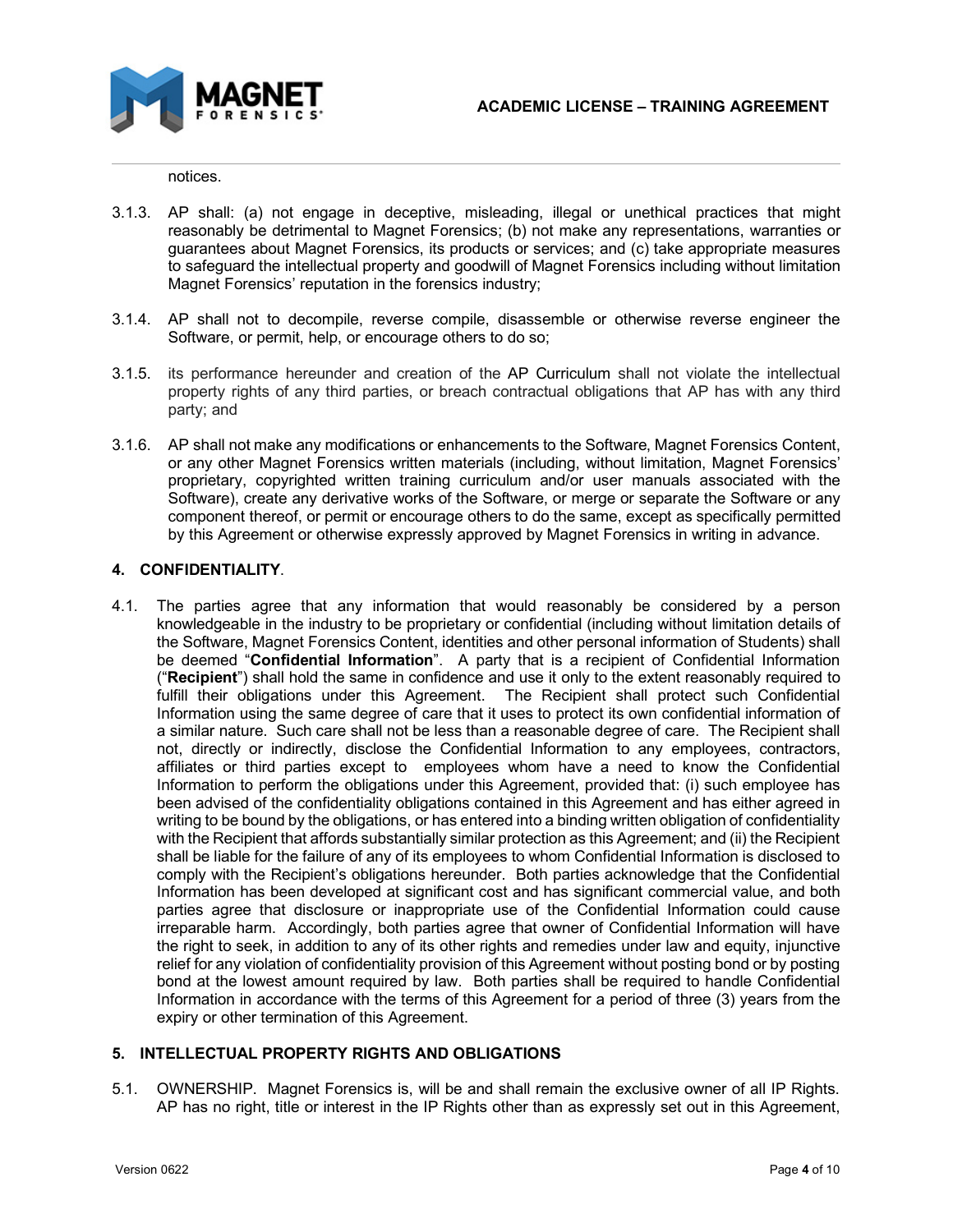

and hereby irrevocably and perpetually assigns to Magnet Forensics all rights, title and interest that may accrue to AP as a result of its participation in the Program. AP unconditionally agrees to do all things necessary to give effect to any such assignment, at the cost of Magnet Forensics, including, but without limitation, the execution of separate documents. For certainty, AP does not acquire any intellectual property or other proprietary rights under this Agreement, including without limitation, any right, title, or interest in and to patents, copyrights, trademarks, industrial designs, confidential information, or trade secrets (whether registered or unregistered) relating to the Software, Magnet Forensics Content, or other Magnet Forensics intellectual property, or any part thereof, except to the extent those rights are expressly licensed to AP under this Agreement. Any rights not expressly granted under this Agreement are reserved.

- 5.2. TRADEMARKS. AP shall use Magnet Forensic trademarks solely for the purpose of marketing AP's participation in the Program, and always in conformance with the express prior written approval of Magnet Forensics and in compliance with Magnet Forensics branding guidelines. All requests for approvals, instructions and/or branding guidelines in relation to Magnet Forensics trademarks shall be submitted by AP to **brand@magnetforensics.com**.
- 5.3. FEEDBACK. AP hereby agrees that: (a) Magnet Forensics owns all feedback, comments, suggestions for improvement, ideas, concepts, and changes that AP provides or identifies to Magnet Forensics in the course of participation in the Program, and all associated intellectual property rights (collectively the "**Feedback**"); and (b) AP hereby assigns to Magnet Forensics all of its rights, title, and interest in such Feedback. AP agrees to cooperate fully with Magnet Forensics with respect to signing further documents and doing such other acts as are reasonably requested by Magnet Forensics to confirm ownership in the Feedback and to enable Magnet Forensics to register and/or protect any associated Magnet Forensics intellectual property rights and/or Confidential Information.
- 5.4. Disclosure or inappropriate use of the Software and/or Magnet Forensics Content could cause Magnet Forensics irreparable harm.
- 5.5. AP CURRICULUM. AP shall be the owner of the copyright in the AP Curriculum, provided that Magnet Forensics shall remain the exclusive owner of all of the IP Rights contained or referenced in the AP Curriculum (including without limitation any Magnet Forensics Content).
- 5.6. WORKS MADE FOR HIRE. Other than the AP Curriculum, all copyrightable materials prepared by AP and/or its employees in connection with the Program shall be considered works made for hire under the U.S. Copyright Act and any other applicable law, and any and all copyrights in and to such materials are and shall form IP Rights and be the sole property of Magnet Forensics. AP hereby waives (and warrants and covenants that all of its employees and/or independent contractors have waived or shall waive) all moral rights and droits de suite in or to the IP Rights that exist now or in the future. Both during and after the termination of this Agreement, AP agrees to execute all documents reasonably requested by Magnet Forensics and to render, at Magnet Forensics' expense, whatever reasonable assistance Magnet Forensics may request to perfect Magnet Forensics' interest in and to such copyrights whether in Canada, the United States of America, or elsewhere in the world. AP further acknowledges and agrees that all works created by AP and its employees and/or independent contractors may be maintained, changed, modified and/or adapted by Magnet Forensics without the consent of AP.
- **6. EXCLUSION OF WARRANTIES.** THE PROGRAM, MAGNET FORENSICS CONTENT, AND SOFTWARE ARE PROVIDED BY MAGNET FORENSICS TO AP ON AN "AS IS" BASIS. EXCEPT FOR ANY WARRANTIES EXPRESSLY DESCRIBED IN THIS AGREEMENT OR OTHERWISE GIVEN IN WRITING, MAGNET FORENSICS DISCLAIMS ALL WARRANTIES, EXPRESS OR IMPLIED, INCLUDING BUT NOT LIMITED TO THE IMPLIED WARRANTIES OF NON-INFRINGEMENT, MERCHANTABILITY AND FITNESS FOR A PARTICULAR PURPOSE. MAGNET FORENSICS DOES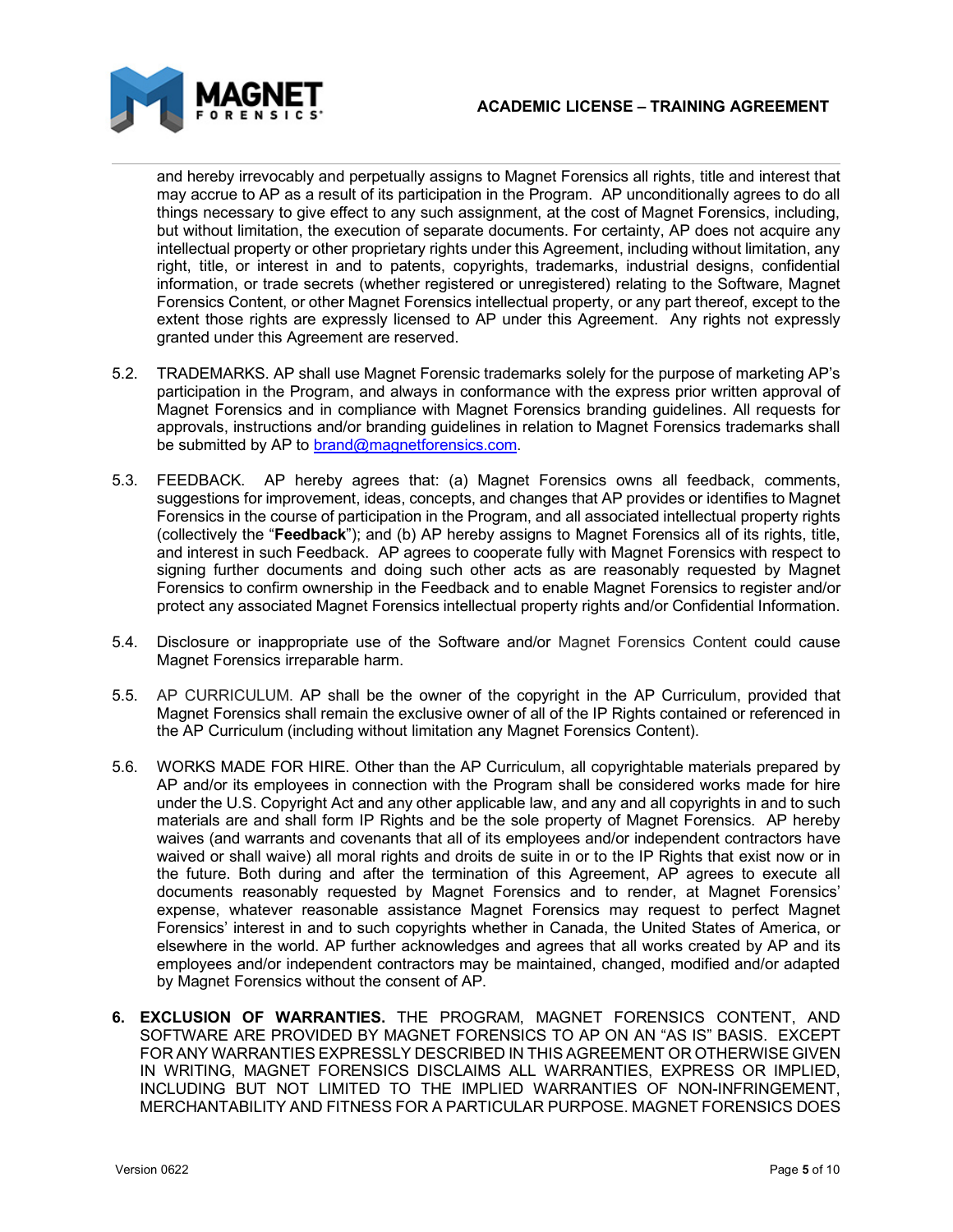

NOT WARRANT THAT THE OPERATION OF SOFTWARE IS WITHOUT INTERRUPTION OR DEFECT FREE, OR THAT SOFTWARE WILL MEET AP'S REQUIREMENTS. MAGNET FORENSICS DOES NOT WARRANT THAT THE MAGNET FORENSICS CONTENT WILL MEET AP'S REQUIREMENTS OTHER THAN AS EXPRESSLY DESCRIBED IN THIS AGREEMENT.

*7.* **LIMITATIONS OF LIABILITY**. IN NO EVENT WILL MAGNET FORENSICS BE LIABLE UNDER THIS AGREEMENT FOR ANY DAMAGES OTHER THAN AP'S DIRECT DAMAGES TO THE EXTENT ARISING FROM MAGNET FORENSICS' GROSS NEGLIGENCE OR WILLFUL MISCONDUCT. EXCEPT FOR THE LIMITED DIRECT DAMAGES SPECIFIED IN THE FOREGOING SENTENCE, TO THE MAXIMUM EXTENT PERMITTED BY LAW, IN NO EVENT SHALL MAGNET FORENSICS BE LIABLE FOR ANY DAMAGES WHATSOEVER, INCLUDING WITHOUT LIMITATION INDIRECT, SPECIAL, INCIDENTAL, EXEMPLARY, CONSEQUENTIAL OR PUNITIVE DAMAGES, OR DAMAGES FOR LOSS OF PROFITS, DATA, USE OR OPPORTUNITY, THE CORRUPTION OF DATA, LOSS OF THE USE OF DEVICES OR ANY PORTION THEREOF, THE PERFORMANCE AND NON-PERFORMANCE OF THE SOFTWARE, AND ANY BUGS OR DAMAGES CAUSED BY THIRD PARTY FILES, INCLUDING IF THE THIRD PARTY FILES CONTAIN MALICIOUS CODE AND/OR VIRUSES, WHETHER OR NOT SUCH DAMAGES WERE FORESEEN OR UNFORESEEN, AND WHETHER OR NOT MAGNET FORENSICS WAS ADVISED OF THE POSSIBILITY OF SUCH DAMAGES. ADDITIONALLY, TO THE MAXIMUM EXTENT PERMITTED BY LAW, MAGNET FORENSICS SHALL ONLY BE LIABLE TO AP AS EXPRESSLY SET FORTH IN THIS AGREEMENT, AND SHALL HAVE NO OTHER OBLIGATION, DUTY OR LIABILITY TO AP. THE REMEDIES PROVIDED TO AP IN THIS AGREEMENT ARE AP'S SOLE AND EXCLUSIVE REMEDIES. THE LIMITATIONS, EXCLUSIONS AND DISCLAIMERS IN THIS AGREEMENT SHALL APPLY IRRESPECTIVE OF THE NATURE OF THE CAUSE OF ACTION, DEMAND OR ACTION BY AP, INCLUDING BUT NOT LIMITED TO BREACH OF CONTRACT, INDEMNITY, NEGLIGENCE, TORT, STRICT LIABILITY OR OTHER LEGAL THEORY.

# **8. INDEMNITIES**

- 8.1. Magnet Forensics, at its sole expense, will defend and indemnify AP from any damages awarded by a court or through settlement related to AP's use of Magnet Forensics proprietary software ("**Magnet Software**") that infringes any valid patents or copyrights in Canada or the United States of any third party (a "**Claim**"). In the event of a Claim, Magnet Forensics may, at its option and expense: (a) obtain for AP the right to continue to use the Software; (b) substitute a substantially equivalent, noninfringing product; (c) modify the Software to make it non-infringing; or if (a) (b) or (c) are not commercially feasible in Magnet Forensics' opinion, then (d) terminate AP's license. If AP's license is terminated, AP must immediately stop using the Software. The indemnity obligations under this clause do not extend to Claims arising from or relating to: (aa) any use of the Software in combination with any equipment, software, data, or any other materials not authorized by Magnet Forensics where the infringement would not have occurred but for such combination; (bb) any modification to the Software where the infringement would not have occurred but for such modification; (cc) use of the Software by AP in a manner contrary to the terms of this Agreement where the infringement would not have occurred but for such use; (dd) the continued use of the Software after Magnet Forensics has provided substantially equivalent non-infringing Software; (ee) the use of third-party software; or (ff) a Claim AP was aware prior to use of the Software. Notwithstanding any terms to the contrary in this Agreement, the provisions of this clause state the entire liability and obligations of Magnet Forensics and provide AP's exclusive remedy with respect to any actual or alleged misappropriation, violation, and/or infringement of any proprietary and/or intellectual property rights arising out of or in connection with this Agreement. Except as expressly set forth in this clause, Magnet Forensics expressly disclaims any obligation to indemnify or defend AP and/or any other party from any claim, demand, action, or threatened action.
- 8.2. AP shall defend and indemnify Magnet Forensics for any third-party claim against Magnet Forensics,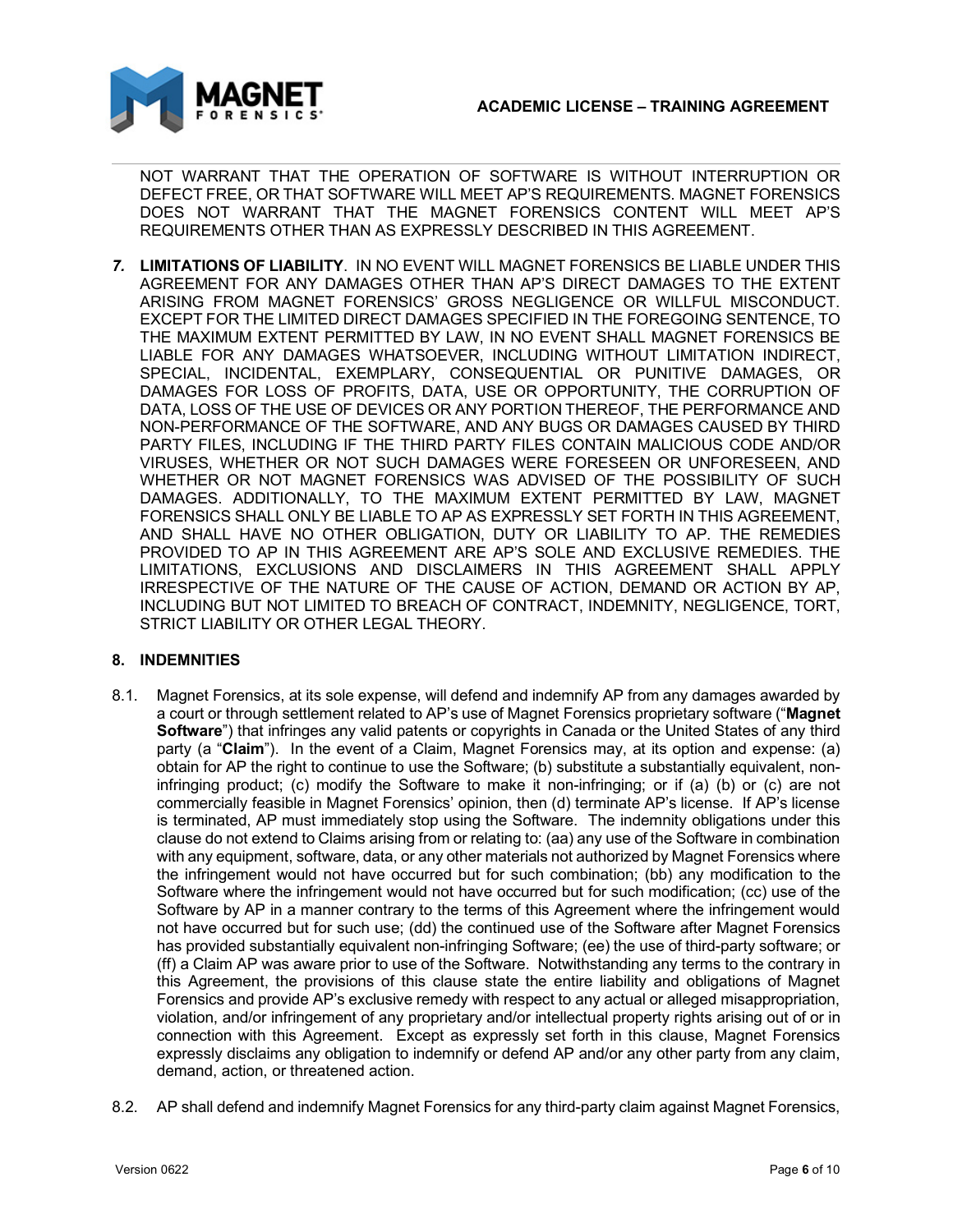

including all costs, expenses (including legal fees), and liability arising from: (a) a claim of infringement of any intellectual property or proprietary right arising from AP's combination or use of the Software with equipment, software, interfaces, or other materials that are not supplied or specifically authorized by Magnet Forensics; (b) a claim respecting any injury, death or damages in connection with AP's use or misuse of the Software and/or Magnet Forensics Content; (c) AP's use of the Software and/or Magnet Forensics Content; (d) the acts or omissions of AP, AP's employees, and/or AP Instructors; (e) an AP Course; (f) a breach of any of AP's representations, warranties, or covenants under this Agreement; or (g) fraud or wilful misconduct on the part of AP.

8.3. A party seeking to rely on an indemnity in this section must (i) notify the other party in writing of any such claim within ten (10) days after learning thereof, (ii) give the indemnifying party full control over the defense and settlement of the claim (unless otherwise explicitly stated herein), and (iii) fully cooperate with the indemnifying party for defense and settlement of the claim at their own expense.

## **9. TERM AND TERMINATION.**

- 9.1. TERM. This Agreement shall become effective on the Effective Date and shall expire one (1) year from the Effective Date, unless earlier terminated in accordance with the termination provisions below (the "**Term**").
- 9.2. TERMINATION. In the event a party becomes insolvent or is in material breach of this Agreement and fails to remedy such breach within fourteen (14) days of receipt of written notice, the nonbreaching party may immediately terminate the Agreement. In addition, either party may terminate this Agreement at any time for any reason upon ninety (90) days written notice to the other party. In addition, Magnet Forensics may terminate this Agreement effective immediately on written notice to AP if Magnet Forensics no longer has the right(s) to grant the license(s) to AP as stated herein.
- 9.3. OBLIGATIONS ON EXPIRATION OR TERMINATION. Upon expiration or termination of this Agreement, all licenses granted to AP hereunder (including without limitation AP's right to use the Software and Magnet Forensics Content), together with AP's authorization to act as an Academic Partner and participate in the Program, shall immediately end and AP shall promptly:
- 9.3.1. cancel or terminate any scheduled AP Courses;
- 9.3.2. destroy all copies of any Magnet Forensics Content in the custody, possession or control of AP and/or any AP Instructors;
- 9.3.3. return all Software (including product keys, related documentation and all copies thereof);
- 9.3.4. erase all Software, Magnet Forensics Content and Magnet Forensics Confidential Information from the memory of its computer(s) and storage devices or render it non-readable; and
- 9.3.5. upon Magnet Forensics' request, certify in writing that AP has satisfied its obligations hereunder.

AP acknowledges and agrees that if it fails to comply with this Section 9.3 within fifteen (15) days of any expiration or termination of this Agreement, it will pay Magnet Forensics the then current full retail price for each copy of Software (including product keys) that AP fails to return and/or fails to erase from its computer(s), plus the cost of any hardware provided by Magnet Forensics (including thumb drives containing Software). The parties acknowledge and agree that this provision is necessary to compensate Magnet Forensics for the Software provided to AP and not returned and deleted by AP and is not a penalty. The above payment is not Magnet Forensics' exclusive remedy for AP's failure to comply with its obligations under this Section 9.3, and Magnet Forensics may take any other legal, equitable or technical action it deems appropriate in the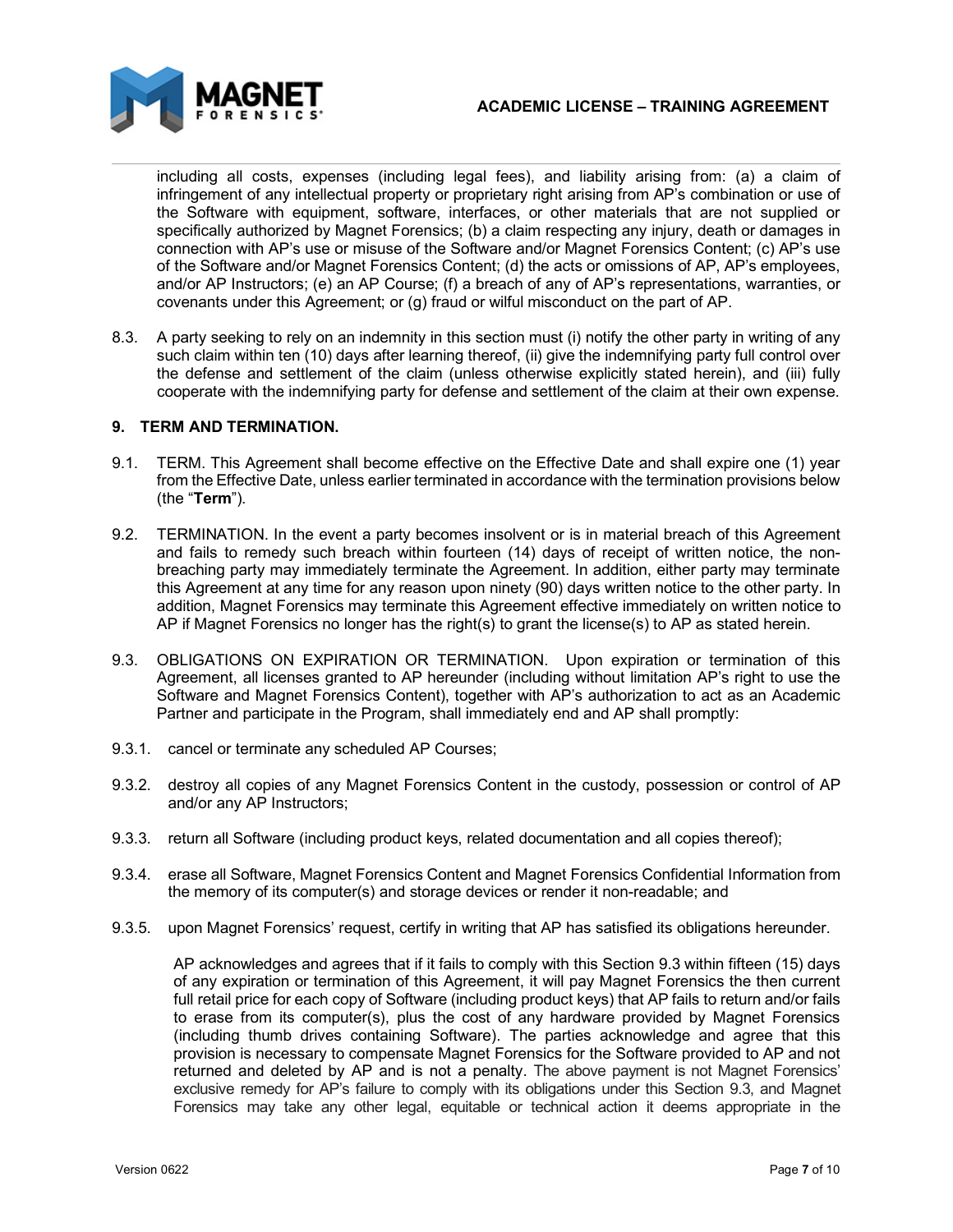

circumstances.

#### **10. GENERAL PROVISIONS**

- 10.1. "**Magnet Forensics**" means (a) where AP's address noted above is anywhere other than in the United States, **Magnet Forensics Inc.**, a company incorporated pursuant to the laws of Ontario with offices at 2220 University Avenue East, Waterloo, Ontario, Canada N2K 0A8; and (b) where AP's address noted above is in the United States, **Magnet Forensics USA, Inc.**, a company incorporated pursuant to the laws of Delaware with offices at 2250 Corporate Park Drive, Suite 130, Herndon, Virginia, U.S. 20171.
- 10.2. RESTRICTIVE COVENANT. During the Term of this Agreement and for a period of twelve (12) months thereafter, AP shall not: (i) induce or attempt to influence, directly or indirectly, any Magnet Forensics employee to leave the employ of Magnet Forensics; or (ii) solicit for employment, recruit, employ, or carry on business with, directly or indirectly, any then current Magnet Forensics employee.
- 10.3. PUBLICITY. AP agrees to obtain Magnet Forensics' approval before publishing or distributing any materials or information where reference is made therein to Magnet Forensics Software. Each party may list the other party as a partner on its website and shall obtain such party's prior written approval in relation to use of its name, logos or trademarks on the respective website (including but not limited to placement, size and location of such entity's name, logos and trademarks).
- 10.4. INDEPENDENT CONTRACTORS. Each party is and shall remain an independent contractor with respect to all performance rendered pursuant to this Agreement. Neither party nor any employee thereof shall be considered an employee or agent of the other party for any purpose and shall have no authority to bind or make commitments on behalf of such other party for any purpose and shall not hold itself or themselves out as having such authority.
- 10.5. ASSIGNMENT. AP shall not assign, delegate, sublicense or otherwise transfer all or part of its rights or obligations under this Agreement without the prior written consent of Magnet Forensics, in its sole discretion. Any purported assignment in violation of this Section 10.5 shall be null and void. For purposes of this Section 10.5, an assignment or transfer shall include any change in direct majority ownership or direct control of the party, including merger or other transfer of voting securities. This Agreement shall be binding upon the parties and their respective lawful successors and permitted assigns.
- 10.6. LEGAL AND EXPORT COMPLIANCE.
- 10.6.1. AP acknowledges that the Software is subject to export and import controls of Canada and the United States of America. AP agrees that the Software will be exported or re-exported only in compliance with such laws. AP represents and warrants that it will not use the Software for any nuclear, chemical/biological warfare, missile end-use or training related thereto.
- 10.6.2. AP shall be responsible for compliance with any and all applicable federal, state, and local laws, decrees, ordinances, regulations and codes (including procurement of required permits, licenses, or certificates) in AP's performance under this Agreement, including but not limited to all applicable laws, statutes, regulations, and codes relating to anti-bribery and anti-corruption. AP is responsible for familiarizing itself and its employees with and abiding by the Magnet Forensics Code of Conduct at [https://magnetforensics.com/legal/.](https://magnetforensics.com/legal/) AP agrees to provide documentation showing compliance upon Magnet Forensics' request.
- 10.6.3. Without in any way limiting any other of AP's indemnification obligations hereunder, AP hereby indemnifies and agrees to indemnify Magnet Forensics for any claims, losses, costs, fees, liabilities,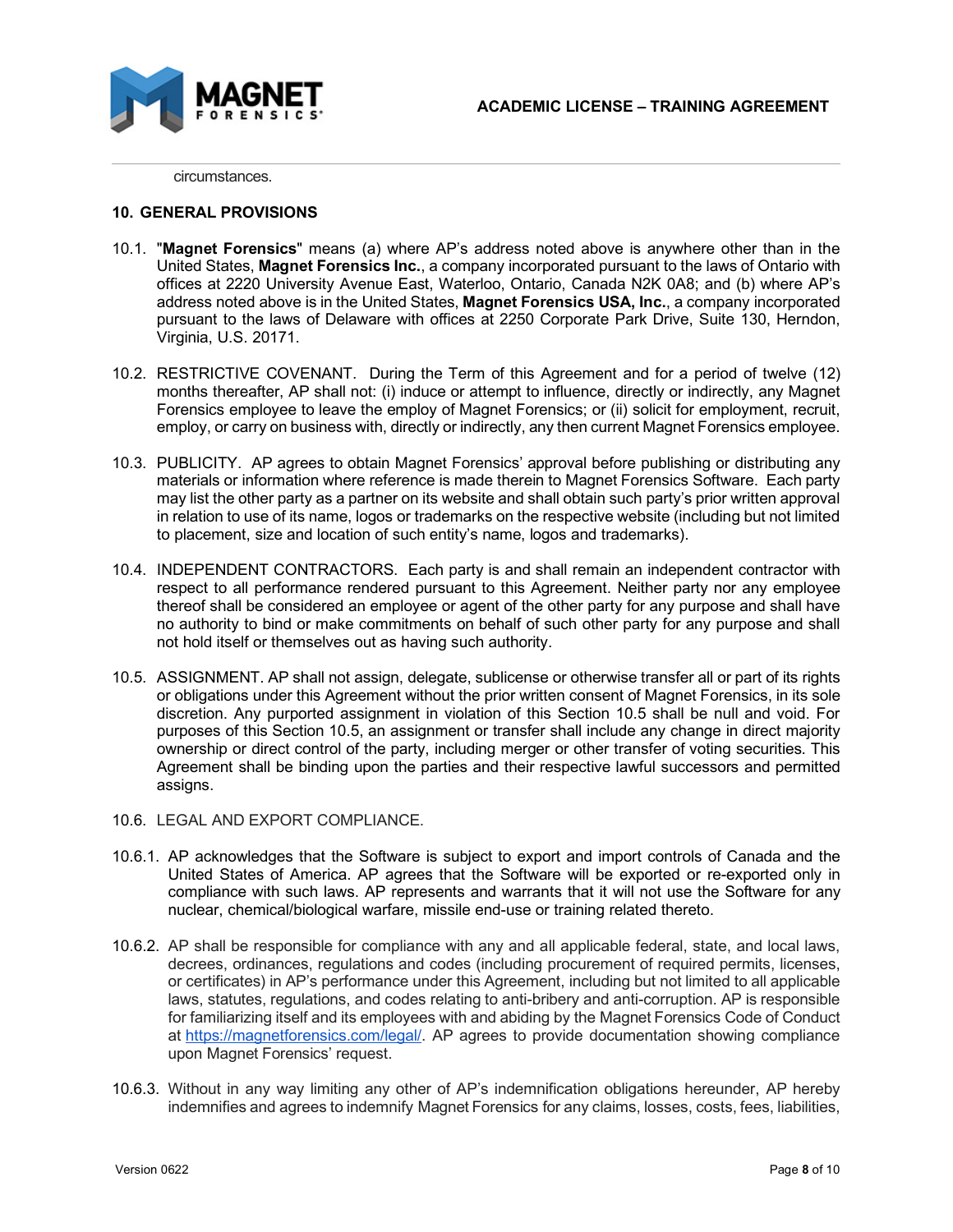

damages, or injuries suffered by Magnet Forensics arising from AP's breach of this obligation.

- 10.7. GOVERNING LAW. This Agreement, its subject matter, and its formation (and any non-contractual disputes or claims) are governed by and construed under, excluding any body of law governing conflicts of laws, the laws of: (a) England, if AP's address identified in the Quotation is located in Europe (including Greenland) or the UK; (b) Delaware, U.S., if AP's address identified in the Quotation is located in the U.S.; (c) Singapore, if AP's address identified in the Quotation is located in Asia Pacific; or (d) Ontario, Canada, if AP's address identified in the Quotation is located anywhere else. AP irrevocably waives any objection on the grounds of venue, forum non-conveniens or any similar grounds and irrevocably consents to service of process by mail or in any other manner permitted by applicable law. AP also waive any right to a trial by jury with respect to any lawsuit or judicial proceeding arising or relating to this Agreement. AP agrees that the United Nations Convention on Contracts for the International Sale of Goods shall not apply to this Agreement.
- 10.8. DISPUTE RESOLUTION. Any dispute, claim or controversy between the parties arising out of or relating to this Agreement, including the breach, termination, enforcement, interpretation or validity thereof, shall be settled by final and binding arbitration which will be held in accordance with the rules of arbitration of the Arbitration Act, 1991 (Ontario) and conducted by a single arbitrator selected by agreement of the parties or, failing such agreement within twenty (20) calendar days after the initiation of an arbitration, appointed in accordance with the applicable arbitration rules. The arbitrator will apply the law chosen as the governing law in this Agreement, and the proceedings will be held in the English language in a location selected by agreement of the parties or, failing such agreement, in Toronto, Ontario. Each Party will bear its own costs in the arbitration (including their respective experts and legal costs) and will share equally the expenses associated with the arbitration. In addition to the award, the arbitrator shall have the power to allocate the fees and expenses of the arbitration, including the parties' legal expenses, in such manner as the arbitrator deems equitable based on the decision on the merits of the case. Judgment upon the award rendered by the arbitrator may be entered in any court having jurisdiction thereof. Either party may seek interim equitable relief from a court of competent jurisdiction pending the arbitrators' determination, including for the protection of its confidentiality or proprietary rights.
- 10.9. THIRD PARTY INTEREST. Magnet Forensics' affiliates and the directors, officers, and employees of Magnet Forensics and Magnet Forensics' affiliates are intended third party beneficiaries for the purpose of Section 7 (Limitations of Liability), Section 8 (Indemnities) and Section 10.7 (Legal and Export Compliance) as if each was a party to this Agreement, in accordance with this Section 10.10 and any applicable laws or regulations. Except as otherwise specifically stated in this Agreement, any person who is not a party to this Agreement has no rights under this Agreement.
- 10.10.FORCE MAJEURE. Neither party will be liable to the other for any failure or delay in performance by circumstances beyond its control, including but not limited to, acts of God, fire, labor difficulties, governmental action, pandemics, epidemics or terrorism, provided that: (i) the party seeking to rely on such circumstances gives prompt written notice of such circumstances to the other party and uses reasonable efforts to overcome such circumstances; and (ii) this Section 10.11 shall not apply to any failure to make payments when due.
- 10.11.NOTICES. Any notices, reports or other communications required or permitted to be given under this Agreement shall be in writing and shall be sufficient if delivered by hand or sent by registered mail, courier or email addressed to Magnet Forensics or AT at their respective addresses appearing in this Agreement, or to such other address as one party advises the other party in writing. Any such notices, reports, or other communications shall be deemed to have been received by the party to whom they were addressed: (a) upon delivery by hand, (b) five (5) business days after being sent by registered mail, (c) upon delivery by a recognized and reputable overnight courier, as evidenced by the courier receipt, or (d) upon confirmation of receipt by recipient if sent by email.